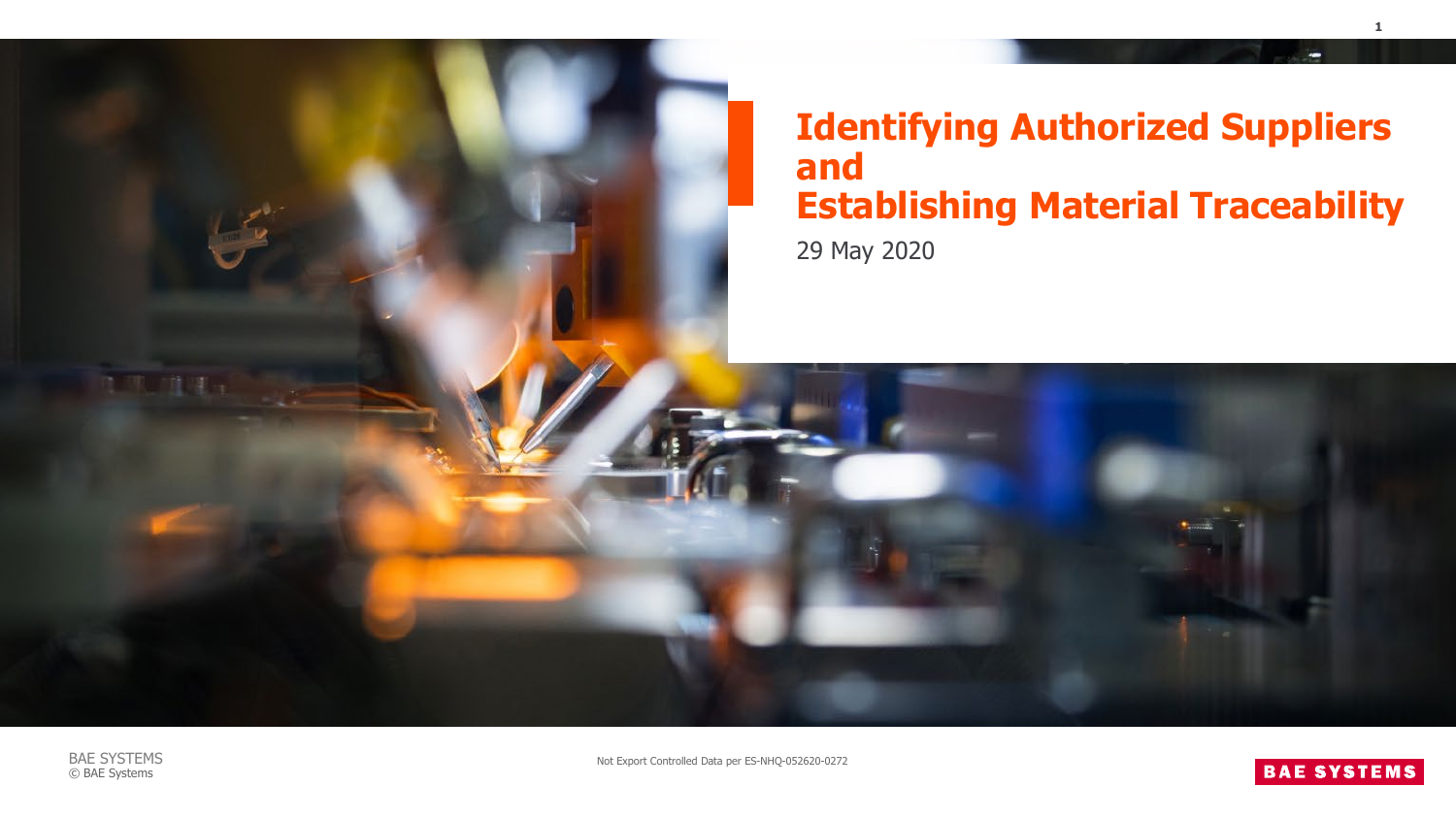## **Identifying Authorized Suppliers**

- AUTHORIZED DISTRIBUTOR:
	- An organization that distributes product within the terms of a contractual agreement with the Original Component Manufacturer (OCM). Contractual agreement terms may include, but are not limited to, distribution region, distribution products or lines, and warranty flow down from the manufacturer. (Franchised distribution is considered synonymous with authorized distribution.) [Source: SAE AS5553 - Counterfeit Electrical, Electronic, and Electromechanical (EEE) Parts; Avoidance, Detection, Mitigation, and Disposition]
- While a number of websites exist that claim to offer a "one stop shop" to identify Authorized Suppliers, these websites are not dependable
	- These websites are managed by third parties
	- These websites are not endorsed by the OCM
	- Original Component Manufacturers find a number of suppliers for their products on these websites who are not Authorized Suppliers
- The Original Component Manufacturer remains the only reliable sources to identify Authorized Suppliers (i.e. OCM website or OCM written confirmation)